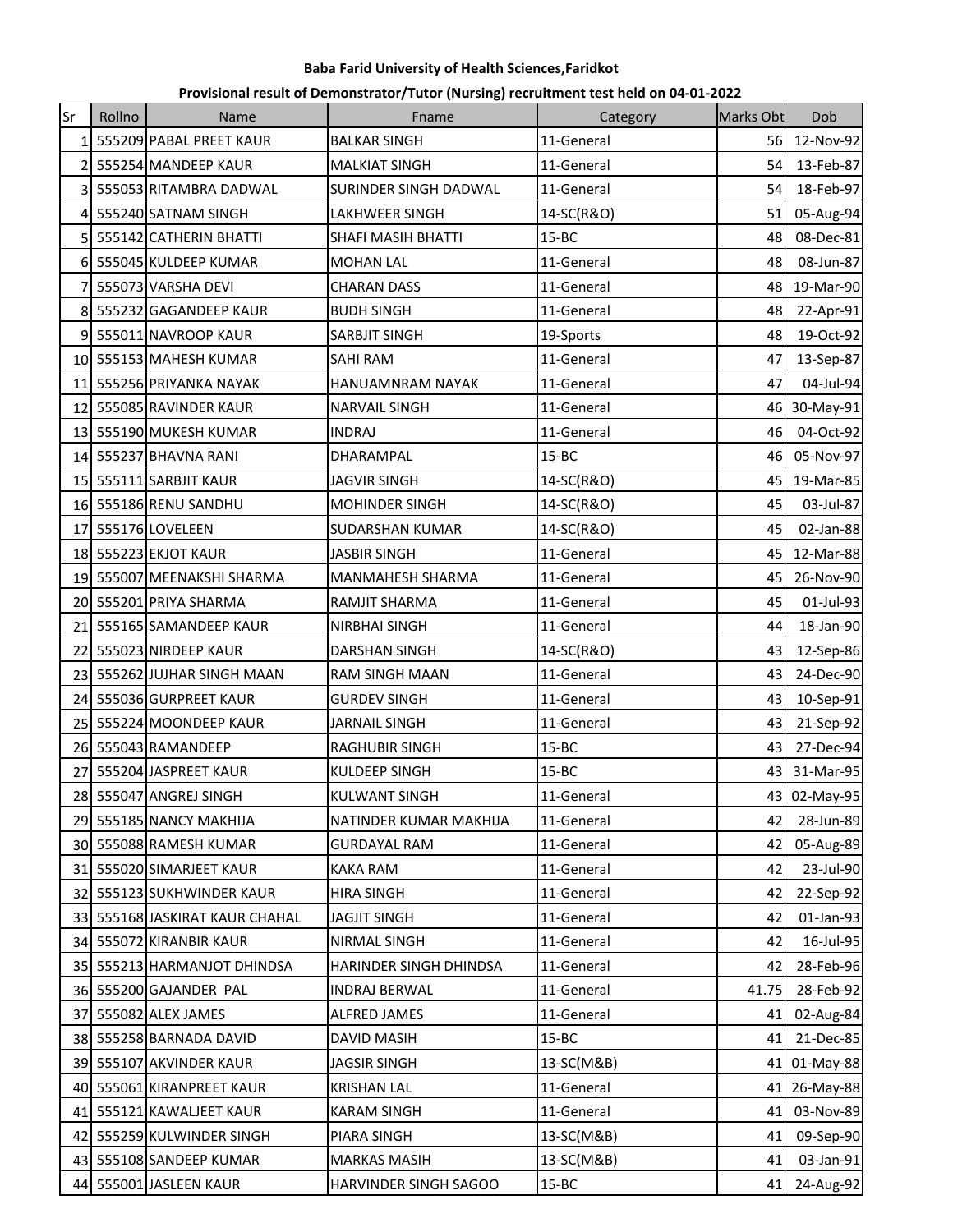| Provisional result of Demonstrator/Tutor (Nursing) recruitment test held on 04-01-2022 |  |  |
|----------------------------------------------------------------------------------------|--|--|
|----------------------------------------------------------------------------------------|--|--|

| Sr              | Rollno          | <b>Name</b>                   | Fname                        | Category         | <b>Marks Obt</b> | Dob          |
|-----------------|-----------------|-------------------------------|------------------------------|------------------|------------------|--------------|
|                 |                 | 45 555160 AMANDEEP KAUR       | <b>GURDAUR SINGH</b>         | 11-General       | 41               | 22-Jan-94    |
|                 |                 | 46 555048 RAVNEET KAUR        | <b>RAM TASVIR SINGH</b>      | 11-General       | 41               | 24-Aug-96    |
| 47              |                 | 555098 SANTOSH KUMARI         | HANUAMNRAM                   | 11-General       | 40.5             | 25-Jul-93    |
| 48              |                 | 555025 SILVIA PARIHAR         | DILMOHAN SINGH               | 11-General       | 40               | 21-Dec-85    |
|                 |                 | 49 555147 VEERPAL KAUR SIDHU  | JAGRAJ SINGH SIDHU           | 11-General       | 40               | 16-Jan-88    |
|                 |                 | 50 555119 MANPREET KAUR       | <b>JAGDEEP SINGH</b>         | 11-General       | 40               | 03-Dec-88    |
|                 |                 | 51 555249 NEENA SHARMA        | SOM DUTT SHARMA              | 11-General       | 40               | 16-May-89    |
| 52 <sub>l</sub> |                 | 555042 GUNJOT                 | <b>CHARANJIT SINGH</b>       | 11-General       | 40               | 29-May-95    |
| 53 I            |                 | 555063 DURGA RAM              | <b>MALA RAM</b>              | 11-General       | 39               | 09-Dec-87    |
|                 |                 | 54 555071 KRITIKA MISRA       | RAKESH KUMAR                 | 11-General       | 39               | 23-Oct-88    |
|                 |                 | 55 555167 DALBIR KAUR         | <b>JASBIR SINGH</b>          | 11-General       | 39               | 12-Mar-89    |
|                 |                 | 56 555069 SHAGANDEEP KAUR     | <b>JAGSEER SINGH</b>         | 13-SC(M&B)       | 39               | 06-Jul-93    |
| 57              |                 | 555143 SHRUTI SHARMA          | <b>JAWAHAR LAL</b>           | 11-General       | 39               | 05-Jan-95    |
| 581             |                 | 555179 KAMALJEET KAUR         | <b>JAGIR SINGH</b>           | 11-General       | 38               | 15-Oct-84    |
|                 |                 | 59 555024 GURWINDER KAUR      | <b>BALBIR SINGH</b>          | 11-General       | 38               | 28-May-87    |
|                 |                 | 60 555116 KAMALPREET KAUR     | <b>BOOTA SINGH</b>           | 13-SC(M&B)       | 38               | 18-Apr-88    |
|                 |                 | 61 555171 SAPNA BATISH        | <b>KEWEL KRISHEN</b>         | $15 - BC$        | 38               | 05-Dec-88    |
| 621             |                 | 555100 AKASHPREET KAUR        | <b>GANDA SINGH</b>           | $15 - BC$        | 38               | 30-Dec-88    |
| 63              | 555189 SHIENY   |                               | <b>BALRAJ</b>                | 13-SC(M&B)       | 38               | 07-Nov-89    |
|                 |                 | 64 555080 JASKIRAT KAUR       | <b>BHUPINDER SINGH</b>       | $15 - BC$        | 38               | 27-Dec-89    |
|                 |                 | 65 555038 MANDEEP KAUR        | <b>SEWA SINGH</b>            | 11-General       | 38               | 23-Jun-93    |
|                 |                 | 66 555054 DALIT KAUR          | <b>ZORA SINGH</b>            | 11-General       | 37               | 13-Dec-86    |
| 67              |                 | 555091 PRABHJOT SINGH         | <b>TEJINDER SINGH</b>        | 11-General       | 37               | 23-Apr-88    |
| 68              |                 | 555243 MANMEET KAUR           | <b>DALBIR SINGH</b>          | 11-General       | 37               | 15-Jul-88    |
|                 |                 | 69 555092 PARNEET KAUR        | <b>BALDEV SINGH</b>          | 11-General       | 37               | 25-Oct-89    |
|                 |                 | 70 555094 JASLEEN KAUR BRAR   | LAJVINDER SINGH BRAR         | 11-General       | 37               | 03-Jun-90    |
|                 |                 | 71 555140 ARUNA KUMARI        | <b>SATISH KUMAR</b>          | 14-SC(R&O)       | 37               | 02-Mar-92    |
|                 |                 | 72 555206 AMANPREET KAUR      | <b>HARPAL SINGH</b>          | 14-SC(R&O)       |                  | 36 09-Oct-84 |
|                 |                 | 73 555238 PARMINDER KAUR      | JAGDEEP SINGH                | $15 - BC$        | <b>36</b>        | 20-Nov-87    |
|                 |                 | 74 555175 GURMEET SINGH       | <b>SUKHDEV SINGH</b>         | 11-General       | 36               | 14-Jul-88    |
|                 |                 | 75 555150 JAGWINDER SINGH     | <b>JAGDEV SINGH</b>          | 11-General       |                  | 36 13-Aug-88 |
|                 | 76 555052 SWATI |                               | <b>SHIV SHARAN</b>           | 11-General       | 36               | 09-Dec-89    |
|                 |                 | 77 555131 BHAGWANT SINGH      | <b>JHARMAL SINGH</b>         | 14-SC(R&O)       | 36               | 21-Feb-90    |
|                 |                 | 78 555218 RAJBIR KAUR         | <b>JAGIR SINGH</b>           | 11-General       | <b>36</b>        | 20-Dec-91    |
|                 |                 | 79 555017 MANDEEP KAUR        | <b>SURJIT SINGH</b>          | 11-General       | 36               | 25-Feb-92    |
|                 |                 | 80 555095 SHARANJIT KAUSHAL   | <b>JASWINDER KUMAR</b>       | 11-General       | 35               | 12-Feb-83    |
|                 |                 | 81 555005 SAWROOP DHILLON     | <b>GURDEV SINGH</b>          | 11-General       | 35               | 21-Feb-86    |
|                 |                 | 82 555109 GAGANDEEP KAUR      | <b>JAGGA SINGH</b>           | 12-General (EWS) | 35               | 02-Feb-87    |
|                 |                 | 83 555125 SOMA RANI           | NACHHATAR SINGH              | $15 - BC$        | 35               | 03-Aug-87    |
|                 |                 | 84 555194 CHANDER PAL         | <b>RAM LAL</b>               | 11-General       | 35               | 06-Oct-91    |
|                 |                 | 85 555246 HARMANJOT KAUR GILL | <b>SUKHMANDER SINGH GILL</b> | 11-General       | 35               | 28-Jan-92    |
|                 |                 | 86 555040 POOJA DEVI          | AMARJEET SINGH               | $15 - BC$        | 35               | 25-Jan-93    |
|                 |                 | 87 555065 PARMINDER KAUR      | <b>MALKIT SINGH</b>          | 14-SC(R&O)       | 34               | 12-Feb-89    |
|                 |                 | 88 555031 AMANDEEP KUMAR      | <b>KISHORE CHAND</b>         | 12-General (EWS) | 34               | 30-Aug-89    |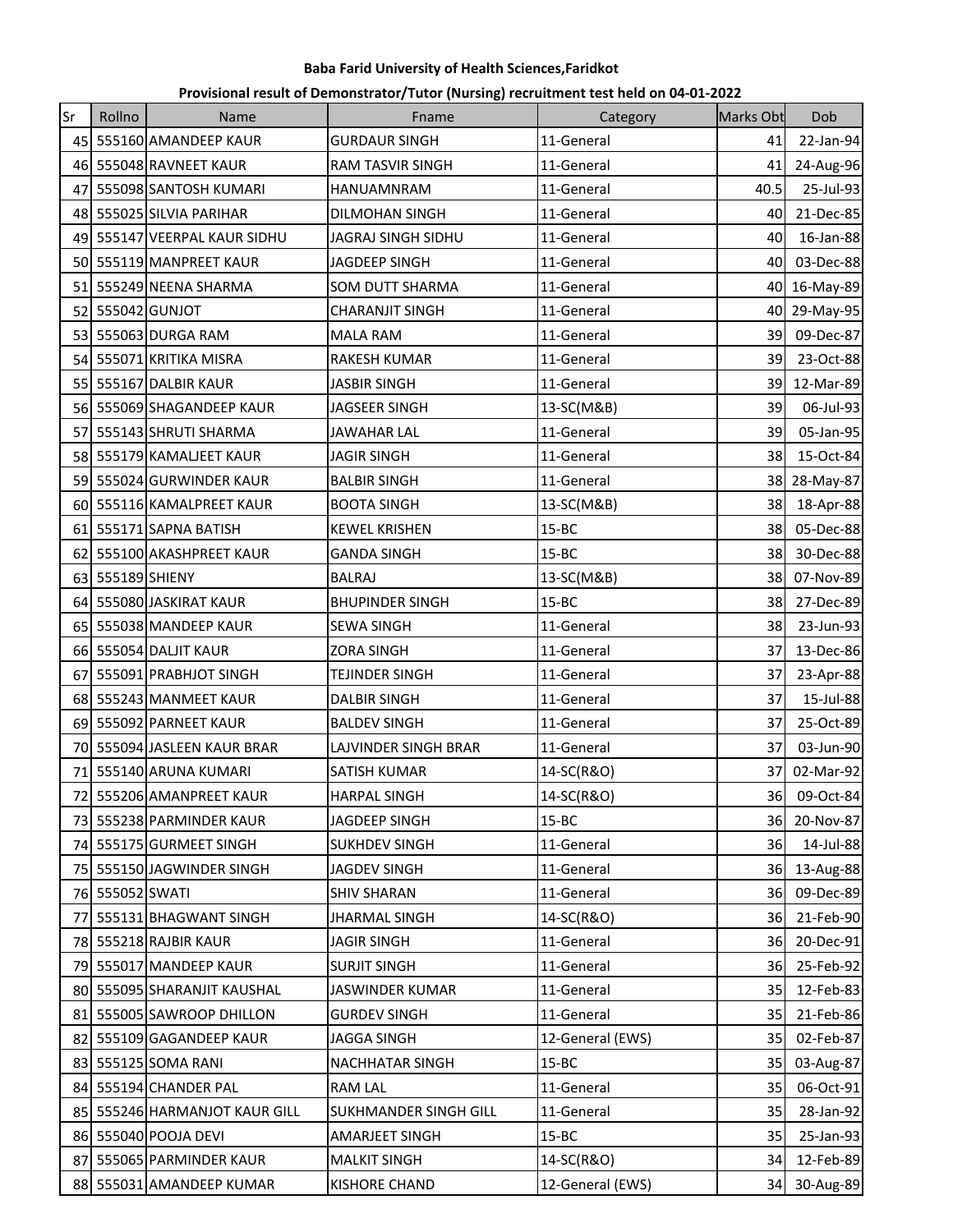| Provisional result of Demonstrator/Tutor (Nursing) recruitment test held on 04-01-2022 |  |  |
|----------------------------------------------------------------------------------------|--|--|
|----------------------------------------------------------------------------------------|--|--|

| Sr  | Rollno          | Name                         | Fname                     | Category         | Marks Obt | Dob          |
|-----|-----------------|------------------------------|---------------------------|------------------|-----------|--------------|
| 89  |                 | 555128 SUNMEET KAUR          | <b>HARPAL SINGH</b>       | 11-General       | 34        | 01-Apr-90    |
|     |                 | 90 555250 NEERAJ HANS        | YAQUB MASIH               | 11-General       | 34        | 20-Dec-90    |
|     |                 | 91 555244 MANDEEP KAUR       | <b>JAGTAR SINGH</b>       | 12-General (EWS) | 34        | 28-Jul-91    |
| 92  |                 | 555191 HARKAMAL RAJDEEP KAUR | <b>JASWANT SINGH</b>      | 11-General       | 34        | 30-Oct-92    |
| 93I |                 | 555013 JASPREET KAUR         | <b>CHAMKAUR SINGH</b>     | 11-General       | 34        | 18-Feb-93    |
| 941 |                 | 555058 SANDEEP KAUR TOOR     | DARA SINGH TOOR           | 11-General       | 33        | 08-Aug-85    |
|     |                 | 95 555104 GURPREET KAUR      | <b>MOHAN SINGH</b>        | 11-General       | 33        | 26-Feb-88    |
|     |                 | 96 555149 DR BABALDEEP KAUR  | <b>JAGMOHAN SINGH</b>     | 11-General       | 33        | 18-Mar-88    |
| 971 |                 | 555057 ARUN KUMAR            | <b>MEGH RAJ</b>           | 11-General       | 33        | 16-Jun-88    |
|     |                 | 98 555028 JASPREET KAUR      | <b>BALWINDER SINGH</b>    | $15 - BC$        | 33        | 03-Jun-95    |
| 99  |                 | 555227 GURSEWAK SINGH        | <b>BALKARAN SINGH</b>     | 11-General       | 32.75     | 15-Apr-93    |
|     |                 | 100 555090 SHAVETA BADHWAR   | PRITPAL BADHWAR           | 11-General       | 32        | 07-Jul-80    |
|     |                 | 101 555012 BALJIT KAUR       | <b>GURCHARAN SINGH</b>    | $15 - BC$        | 32        | 21-Sep-83    |
|     |                 | 102 555134 HARPREET KAUR     | <b>ROOP SINGH</b>         | 11-General       | 32        | 15-Jul-86    |
|     |                 | 103 555231 GURPREET KAUR     | <b>MANORATH SINGH</b>     | 13-SC(M&B)       | 32        | 27-Nov-86    |
|     |                 | 104 555219 HARJOT KAUR       | <b>DALBIR SINGH</b>       | 12-General (EWS) | 32        | 07-Aug-88    |
|     |                 | 105 555152 DILRAJ KAUR       | <b>GURSHARANJIT SINGH</b> | 11-General       | 32        | 10-Sep-88    |
|     |                 | 106 555008 RAMANDEEP KAUR    | <b>DALJIT SINGH</b>       | 11-General       | 32        | 09-Apr-89    |
|     |                 | 107 555215 MANPREET BHANDARI | DHARAMPAL SINGH BHANDARI  | 11-General       | 32        | 22-Nov-90    |
|     | 108 555099 NEHA |                              | <b>SUDESH KUMAR</b>       | 11-General       | 32        | 30-Jun-93    |
|     |                 | 109 555214 KOMALPREET KAUR   | <b>GURMEET SINGH</b>      | 14-SC(R&O)       | 32        | 23-Dec-95    |
|     |                 | 110 555226 PARMINDER KAUR    | <b>MALKIAT SINGH</b>      | 14-SC(R&O)       | 31        | 14-Dec-82    |
|     |                 | 111 555135 RAMANJIT          | <b>SURINDER GHAI</b>      | 11-General       | 31        | 23-Jan-85    |
| 112 |                 | 555126 GURPREET KAUR         | <b>JOGINDER SINGH</b>     | $15 - BC$        | 31        | 28-Sep-86    |
|     |                 | 113 555247 MARINDERPAL KAUR  | AMARDEEP SINGH            | 11-General       | 31        | 17-Mar-87    |
|     |                 | 114 555106 SANDEEP KAUR      | SARANJEET SINGH           | 12-General (EWS) | 31        | 19-Apr-88    |
|     |                 | 115 555114 AMANPREET KAUR    | NARANJAN SINGH CHAHAL     | 11-General       | 31        | 17-Nov-88    |
|     |                 | 116 555261 RUPINDER KAUR     | <b>RANJIT SINGH</b>       | 11-General       |           | 31 03-Dec-88 |
|     |                 | 117 555033 SNEHA SHARMA      | DEEPAK SHARMA             | 11-General       | 31        | 02-Sep-90    |
|     |                 | 118 555216 SUMANDEEP KAUR    | <b>JARNAIL SINGH</b>      | 11-General       | 31        | 20-Dec-90    |
|     |                 | 119 555155 NAVJOT KAUR       | <b>GURSEWAK SINGH</b>     | 14-SC(R&O)       | 31        | 16-Aug-91    |
|     |                 | 120 555217 SIMRANJEET KAUR   | <b>JASBIR SINGH</b>       | 13-SC(M&B)       | 31        | 26-Jun-92    |
|     |                 | 121 555137 GURVEER KAUR      | <b>GURSEWAK SINGH</b>     | 12-General (EWS) | 31        | 05-Dec-92    |
|     |                 | 122 555154 ANAMIKA           | <b>NIRMAL KUMAR</b>       | 13-SC(M&B)       | 31        | 28-May-93    |
|     |                 | 123 555010 GAGANPREET KAUR   | KULDEEP SINGH             | 11-General       | 31        | 12-Jan-94    |
|     |                 | 124 555029 PARMJIT KAUR      | <b>DARSHAN SINGH</b>      | 11-General       | 30        | 20-Sep-85    |
|     |                 | 125 555202 MANINDER KAUR     | SATNAM SINGH              | 12-General (EWS) | 30        | 03-Feb-86    |
|     |                 | 126 555068 SARBJEET KAUR     | <b>BACHITTAR SINGH</b>    | 11-General       | 30        | 27-Apr-86    |
|     |                 | 127 555049 GURPREET KAUR     | NIRMAL SINGH              | 11-General       | 30        | 10-Oct-86    |
|     |                 | 128 555169 ANUKIRANJIT KAUR  | <b>HARBINDER SINGH</b>    | 11-General       | 30        | 13-Mar-87    |
|     |                 | 129 555205 POOJA JOSHI       | PARMOD KUMAR              | 11-General       | 30        | 15-Jan-88    |
|     |                 | 130 555078 MANDEEP KAUR      | <b>BOHAR SINGH</b>        | 11-General       | 30        | 15-Jul-90    |
|     |                 | 131 555146 PUSHPINDER KAUR   | <b>GURSHARANJIT SINGH</b> | 11-General       | 30        | 24-Apr-91    |
|     |                 | 132 555124 SARBJOT KAUR      | <b>BHUPINDER SINGH</b>    | 11-General       | 30        | 16-Nov-93    |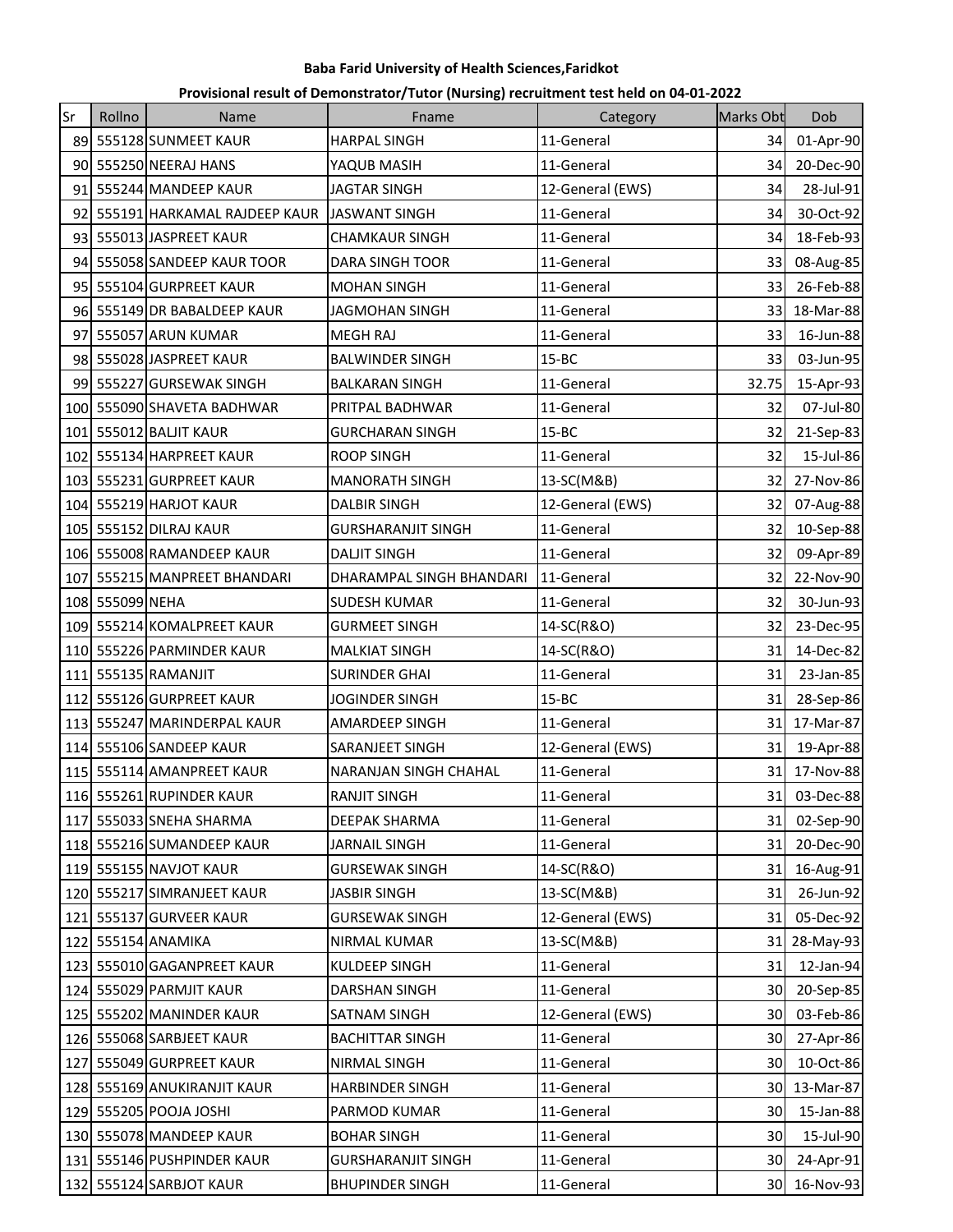| Provisional result of Demonstrator/Tutor (Nursing) recruitment test held on 04-01-2022 |  |  |
|----------------------------------------------------------------------------------------|--|--|
|----------------------------------------------------------------------------------------|--|--|

| Sr  | Rollno             | Name                          | Fname                   | Category                 | <b>Marks Obt</b> | Dob          |
|-----|--------------------|-------------------------------|-------------------------|--------------------------|------------------|--------------|
|     |                    | 133 555019 BHUPINDER PAL KAUR | <b>GURANDITTA SINGH</b> | 14-SC(R&O)               | 29               | 29-Sep-84    |
|     |                    | 134 555233 UJALA JOSHI        | PARMOD KUMAR            | 11-General               | 29               | 05-Oct-86    |
|     |                    | 135 555077 MAMTA GILL         | <b>SULAKHAN MASIH</b>   | $15 - BC$                | 29               | 23-Nov-86    |
| 136 |                    | 555136 SUKHDEEP KAUR          | <b>BALRAJ SINGH</b>     | 11-General               | 29               | 20-Feb-87    |
| 137 |                    | 555211 SATYAJIT               | <b>SURINDER GHAI</b>    | 11-General               | 29               | 30-Mar-87    |
|     |                    | 138 555260 KAMALPREET KAUR    | AMRIK SINGH             | $15 - BC$                | 29               | 05-Dec-87    |
|     |                    | 139 555009 SUMIT KUMAR        | <b>INDER PAL</b>        | 13-SC(M&B)               | 29               | 29-Aug-88    |
|     |                    | 140 555162 RAJBIR KAUR        | <b>RASAL SINGH</b>      | 11-General               | 29               | 22-Sep-88    |
| 141 |                    | 555188 RAJWINDER KAUR         | SHAMSHER SINGH          | 11-General               | 29               | 08-Nov-88    |
| 142 |                    | 555220 DOLLY SHARMA           | <b>BALDEV RAJ</b>       | 11-General               | 29               | 30-Nov-88    |
|     |                    | 143 555180 BHAWNA GUPTA       | SURESH GUPTA            | 11-General               | 29               | 21-Dec-88    |
|     |                    | 144 555197 RAMANPREET KAUR    | SATPAL SINGH            | 11-General               | 29               | 01-Sep-89    |
|     |                    | 145 555067 REETU PURI         | BHUPINDER KUMAR PURI    | 11-General               | 29               | 25-May-90    |
|     |                    | 146 555003 RICHA SHARMA       | RAJ KUMAR SHARMA        | 17-Ex-Serviceman-General | 29               | 12-Sep-91    |
| 147 |                    | 555021 KULDEEP KAUR           | <b>JASKARAN SINGH</b>   | 11-General               | 29               | 03-Dec-92    |
|     |                    | 148 555170 RACHNA             | <b>KHUSI RAM</b>        | 11-General               |                  | 29 05-Aug-93 |
|     |                    | 149 555210 BHUPINDER KAUR     | <b>RESHAM SINGH</b>     | 11-General               | 29               | 25-Sep-93    |
|     |                    | 150 555156 MADHAV DHAWAN      | <b>NAND LAL DHAWAN</b>  | 12-General (EWS)         | 28.75            | 28-Sep-89    |
| 151 |                    | 555027 SANTOSH KUMARI         | DARSHN LAL              | 11-General               | 28               | 04-Apr-84    |
|     |                    | 152 555002 JASWINDER KAUR     | <b>IQBAL SINGH</b>      | 11-General               | 28               | 20-Oct-84    |
|     |                    | 153 555004 SURINDER KAUR      | <b>JASBIR SINGH</b>     | $15 - BC$                |                  | 28 19-May-86 |
|     |                    | 154 555173 HARPINDER KAUR     | SHAMSHER SINGH          | 11-General               | 28               | 25-Apr-87    |
|     |                    | 155 555117 JASMEET KAUR       | AMARPAL SINGH           | 11-General               | 28               | 23-Aug-87    |
|     |                    | 156 555230 KARANPREET KAUR    | <b>GIAN SINGH</b>       | 11-General               | 28               | 14-Oct-87    |
| 157 |                    | 555084 SHARANJEET KAUR        | NIRMAL SINGH            | 11-General               | 28               | $01$ -Jan-88 |
|     | 158 555105 JAGRITI |                               | <b>BRIJ LAL</b>         | 11-General               | 28               | 09-Jul-88    |
|     |                    | 159 555248 NAVJOT KAUR KHAIRA | <b>HARBANS SINGH</b>    | 11-General               | 28               | 19-Jul-89    |
|     |                    | 160 555110 ARSHDEEP SINGH     | <b>JARNAIL SINGH</b>    | 11-General               |                  | 28 22-Feb-90 |
|     |                    | 161 555113 HARMANDEEP KAUR    | JASWINDER SINGH         | 11-General               | 28 L             | 22-Dec-90    |
|     |                    | 162 555014 PRABHJOT KAUR      | <b>MANJIT SINGH</b>     | 14-SC(R&O)               |                  | 28 01-Aug-92 |
|     |                    | 163 555184 GULSHAN KUMAR      | <b>DES RAJ</b>          | 12-General (EWS)         | 28               | 14-Aug-92    |
|     |                    | 164 555122 SHIWANI CHOPRA     | AVTAR SINGH SALARIA     | 11-General               | 28               | 15-Jun-93    |
|     |                    | 165 555022 KIRANJIT KAUR      | <b>HARBINDER SINGH</b>  | 11-General               | 28               | 19-Feb-94    |
|     |                    | 166 555056 JASPREET SINGH     | KULDEEP SINGH           | 11-General               | 27               | 20-Jan-88    |
|     |                    | 167 555089 SARBJEET KAUR      | JAGSEER SINGH           | 11-General               | 27               | 15-Jul-91    |
|     |                    | 168 555241 GURPREET KAUR      | <b>JARNAIL SINGH</b>    | $15 - BC$                | 27               | 17-Aug-93    |
|     |                    | 169 555212 MANPREET KAUR      | <b>HARNEK SINGH</b>     | 12-General (EWS)         | 27               | 22-Oct-93    |
|     |                    | 170 555103 MANDEEP KAUR       | <b>BALJIT SINGH</b>     | 11-General               | 26.75            | 22-Feb-91    |
|     |                    | 171 555041 BABALDEEP KAUR     | TEKINDERPAL SINGH       | 11-General               | 26I              | 26-Feb-84    |
|     |                    | 172 555239 SIMARJIT KAUR      | <b>HARPAL SINGH</b>     | 11-General               | 26               | 12-Aug-88    |
|     |                    | 173 555172 KANCHAN DEVI       | ANIL KUMAR              | 11-General               | 26               | 03-Apr-91    |
|     |                    | 174 555016 PRABHJOT KAUR      | <b>MANGAT SINGH</b>     | $15 - BC$                | 26               | 21-Aug-91    |
|     |                    | 175 555083 BHUPINDER KAUR     | <b>AVTAR SINGH</b>      | 11-General               | 26               | 10-Apr-92    |
|     |                    | 176 555081 AMANDEEP KAUR      | RAJWINDER SINGH         | 11-General               | 26               | 17-Jul-92    |